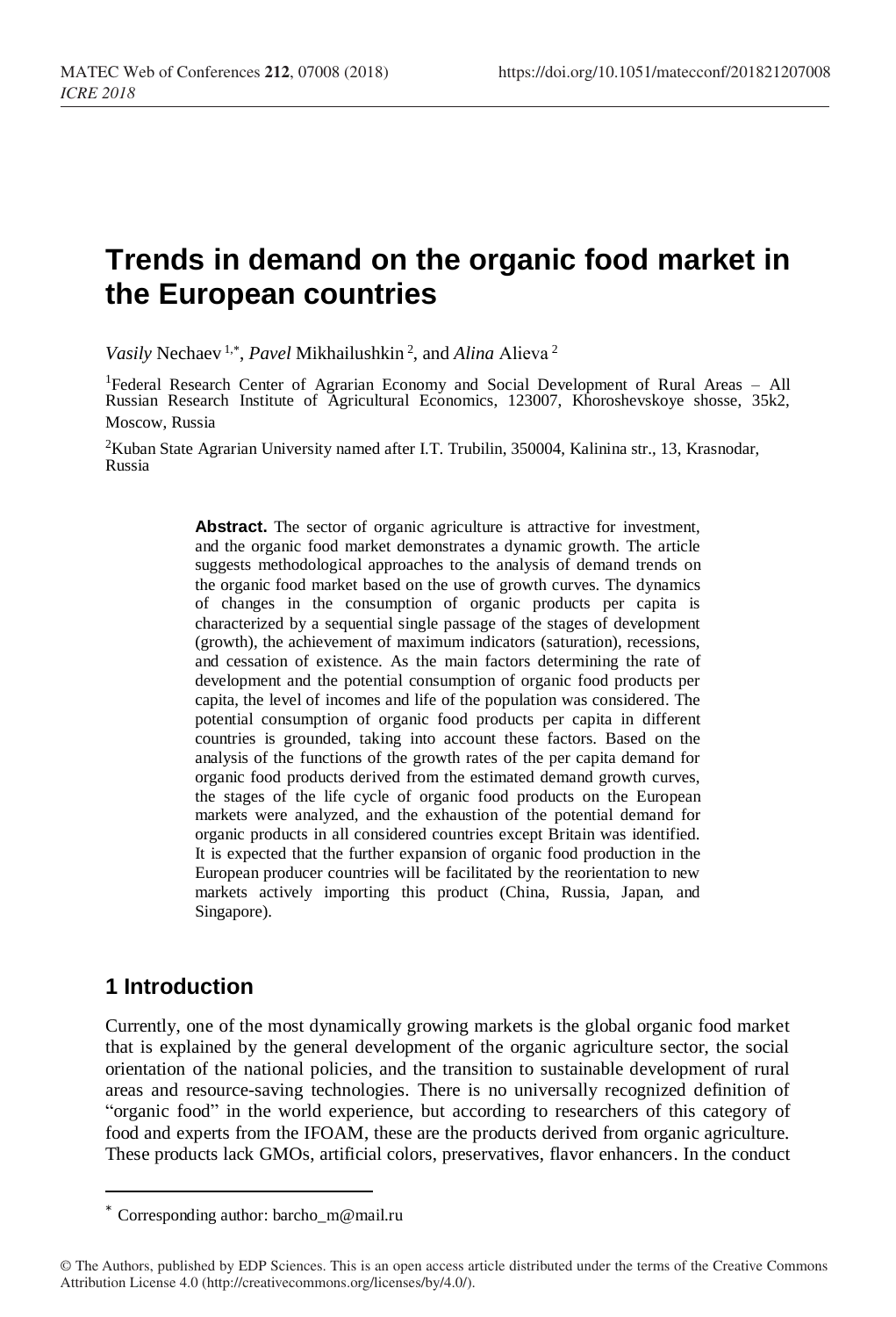of organic agriculture, pesticides, herbicides, growth hormones, artificial feed additives, etc. are not used. Certified products have certain logos and markings, which is a guarantee of their high quality and authenticity of the claimed origin, since not only the production passes several stages of thorough testing, but also the farm where it is produced, including soil, ponds, seeds, fertilizers, packaging, and premises. That is why the production of organic products is more labor-intensive and requires increased control and regulation. A characteristic feature of the production of organic food is that much attention is paid to improving the packaging of products, optimizing logistics, and storage and processing technologies [3].

Today, the sector of organic agriculture is attractive for investment. The production processes are the most "transparent" and, therefore, controlled by investors and certification bodies that guarantees the production of high-quality products without adverse environmental impact, and provides a high level of consumer confidence, and, hence, a demand. The greatest prospects for increasing the profitability of agricultural production and, accordingly, the possibility of reducing prices for organic products are associated with the introduction of effective agricultural technologies with low costs and high responsiveness of plants to the means and agro-practices used.

According to the Union of Organic Agriculture, the capacity of market for organic products in Russia is more than 120 million dollars, while only 2% of agricultural lands (289 thousand hectares) are certified as organic ones according to the international standards [4]. Despite the growing interest of the Russian consumers in organic products, on the domestic market demand continues to outstrip supply, which is currently by 90% provided by the import producers.

Organic products imported to Russia mainly originate in the European countries, such as Austria, Great Britain, Germany, Italy, Lithuania, France, and Switzerland. In Russia, the imported food products fall into the categories of general consumption (vegetable and fruit preserves, honey, juices, soft drinks, frozen foods, flour, baking ingredients, pasta, tea, coffee, and cocoa), as well as baby food, and dietary and diabetic products. Among the domestic manufacturers of the "organics" which are the main beneficiaries of profit, it is worth noting the large holdings, which managed to establish a full production cycle, including processing products, such as "Black bread", "Ugleche field", "Green farm", "AgriVolga" and others. The difference in the profitability of the certified organic products in comparison with inorganic products reaches 80%. The Russian exporters manage to reach 100% profitability of sales for individual crops.

In our opinion, the development of markets for organic products is facilitated by the two groups of factors: 1) affecting producers; 2) affecting consumers. Also, we would note that producers of organic products are often their consumers (of different volumes and product categories, including raw materials for further processing and sale). It is natural that in an effort to satisfy the need for crop or livestock of organic products, consumers become producers (usually farmers).

Therefore, to the factors determining the growth of consumer demand for organic food belong the following: health status, healthy lifestyle, environmental care, awareness, income level and state support of consumers, a special worldview in the field of nutrition (for example, vegetarianism and veganism), physical and economic availability of goods, and the development of market infrastructure.

Scientific research in this field, annual analytical reports of international organizations (FAO, IFOAM and Fibl), and initiatives of non-profit organizations play major roles in the development of organic food production that increase the awareness of consumers and producers about "organics".

Among the factors influencing the stimulation of producers of organic products, we distinguish the following: the availability of favorable natural and climatic resources, the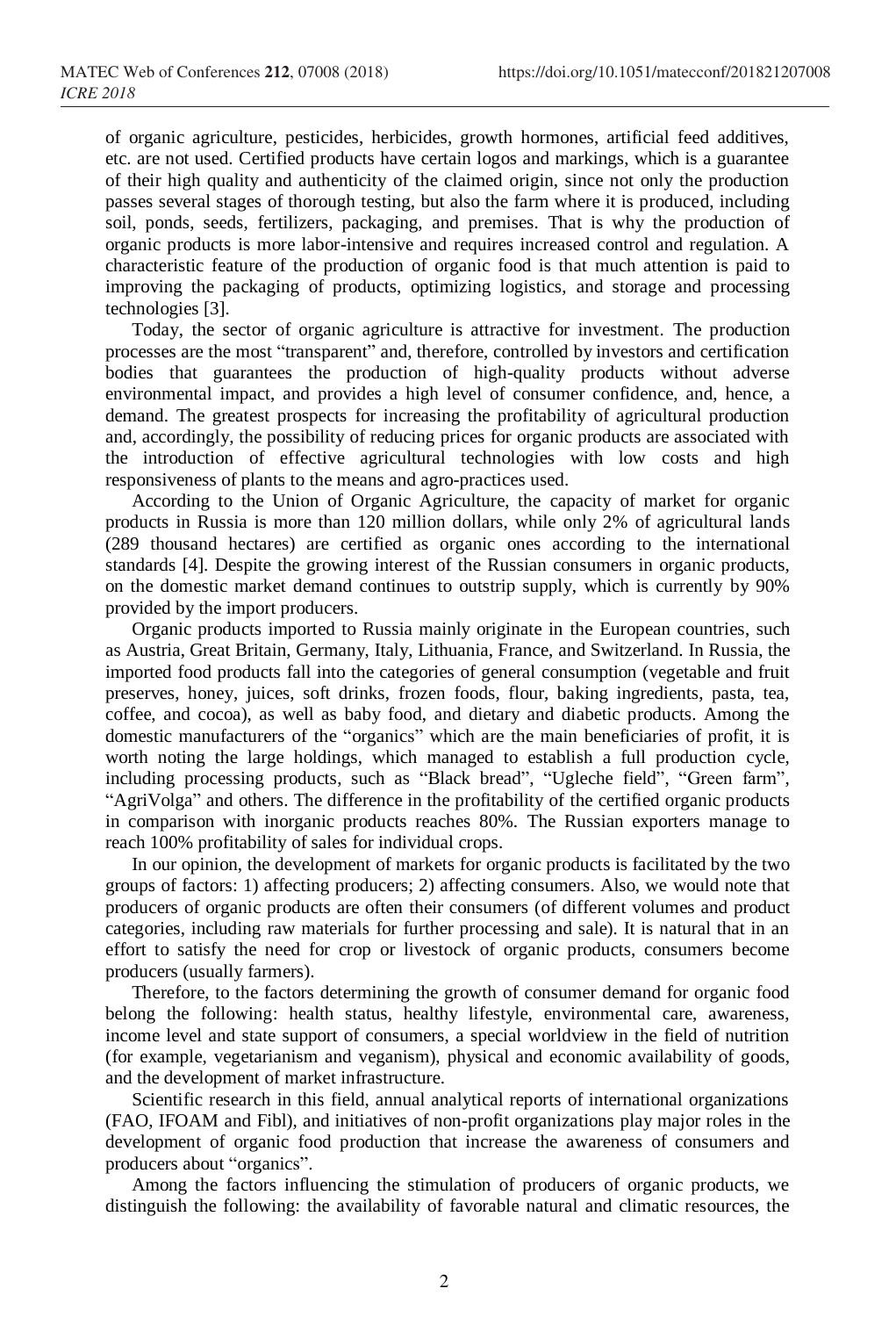development of normative and legal regulation, the availability of consulting and certification centers, skilled labor resources, the provision of state support to producers (subsidies, government purchases, tax benefits, etc.), economic and physical access to the resources of production, etc.

In the flagship countries for the organic production, the maturity of the national markets for organic products is determined by the development of its regulatory system – the guarantee system, which includes the following parameters: organic farming standard, certification, certification body, producer certification, producer inspection, and labeling of the finished products [1]. It is the guarantee system that provides quality control of the products, since it allows excluding unscrupulous producers and increasing consumer confidence in this product.

To date, the countries of the European Union, where originally formed the ideas of organic agriculture, possess the most developed guarantee system. Later, they developed in the world production centers, the centers of regulation of production and consumption of organic food. In these countries, their own certification organizations were established, which today influence the development of all global standards in the production of the organic food products.

However, in scientific publications, analytical materials and annual reports of international organizations in this field (Fibl and IFOAM) there are no estimates of the potential market demand for organic food in the main regions of its consumption. The purpose of this study is to refine existing methods for analyzing the development of demand on the agro-food market, identifying factors that determine the potential capacity of the organic food market.

## **2 Research methods**

The consumption of organic products per capita in some European countries is considered as a quantitative indicator. The functions of the per capita growth rates of demand for the organic food products, derived from the demand growth curves are analyzed. This allowed identifying the stages of the life cycle of organic food products on the selected European countries markets.

### **3 Results**

According to the theory of the product life cycle, it is possible to explain the behavior of new products on the market and to predict their position for future periods on the basis of the correlation-regression analysis model. The dynamics of changes in the per capita consumption of organic food is characterized by a consistent single passage of the following stages: the beginning of existence of an economic object, its development (growth), the achievement of maximum indicators of development (saturation), recession, and cessation of existence. Due to the fact that only the first stages of the life cycle are analyzed, the last two stages are not the objects of our modeling.

The distribution of retail sales volumes (in percentage) by countries of the world and by the European countries is shown on the Figure 1.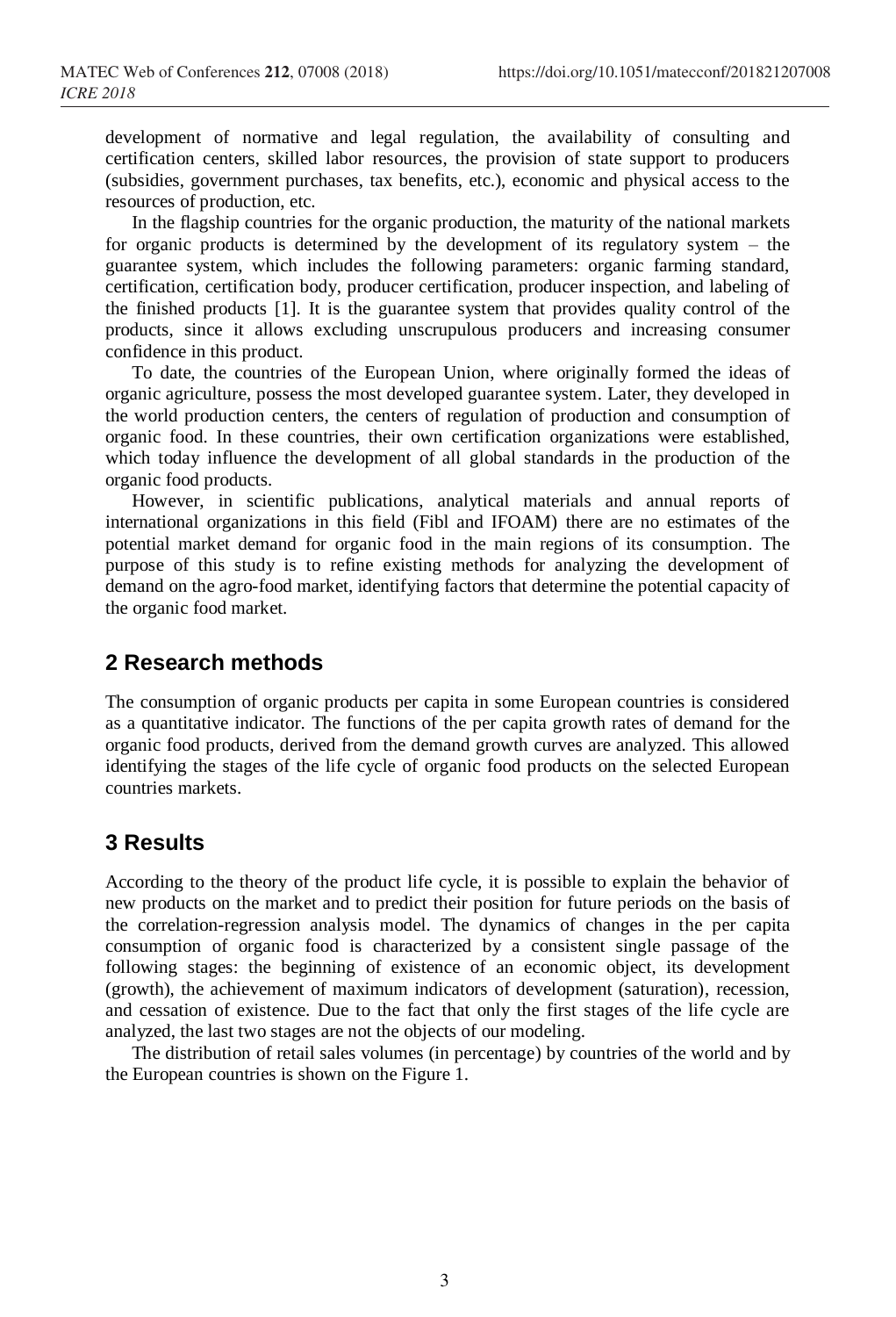

**Fig. 1** Volumes of retail sales of the organic agro-food products in the world and in Europe, 2014.

Based on the data presented, it follows that the largest share of the organic food sales falls on such countries as the United States (43%) and the European Union member states (38%). In Europe, Germany, France, and Great Britain are the leaders on this indicator. At the same time, the share of organic products in the overall structure of retail food sales in France is 2.6%, in Germany - 3.7%, in Sweden - 4.3%, in Austria - 6.5%, in Switzerland - 7%, and in Denmark - 8%.

The growing interest in the new category of consumer demand (organic products) influences the growth in supplying these products among producers. However, such parameters as the growth in demand in a wider range of consumers and in new consumer segments, and the response of the market supply of goods to this demand is determined by time, financial resources and mentality of the population of different countries.

When a new segment in the structure of the food market is being formed, only a small "advanced" part of the population is interested in this qualitatively new product. However, representatives of effective demand, marketing activity and time contribute to an increase in the volume of the market, the growth of which acquires an "explosive" character, when the rate of change of the indicator is proportional to its current value. Exponential development based on the assumption of a constant rate of change in function is characteristic only for the stage of growth of the life cycle of the product market [3]. The exponential curve can be expressed as follows:

$$
\frac{dy}{dt} = ky.
$$
 (1)

Integrating both parts of equality (1), we will obtain:

$$
\ln y = kt + C, \tag{2}
$$

where *y* is the final consumption of the goods in the country,

*С* is an arbitrary constant.

Let us imagine it in the form:  $C = \ln y_0$ , where  $y_0$  is the initial state of the process, k is the growth rate of the indicator.

Exponentiating the equality (2), we will obtain:

$$
y = y_0 e^{kt}.
$$
 (3)

But the acceleration of growth in consumption of products cannot be a constant in the long term, and as the coverage of all potential consumers increases, the growth will decline.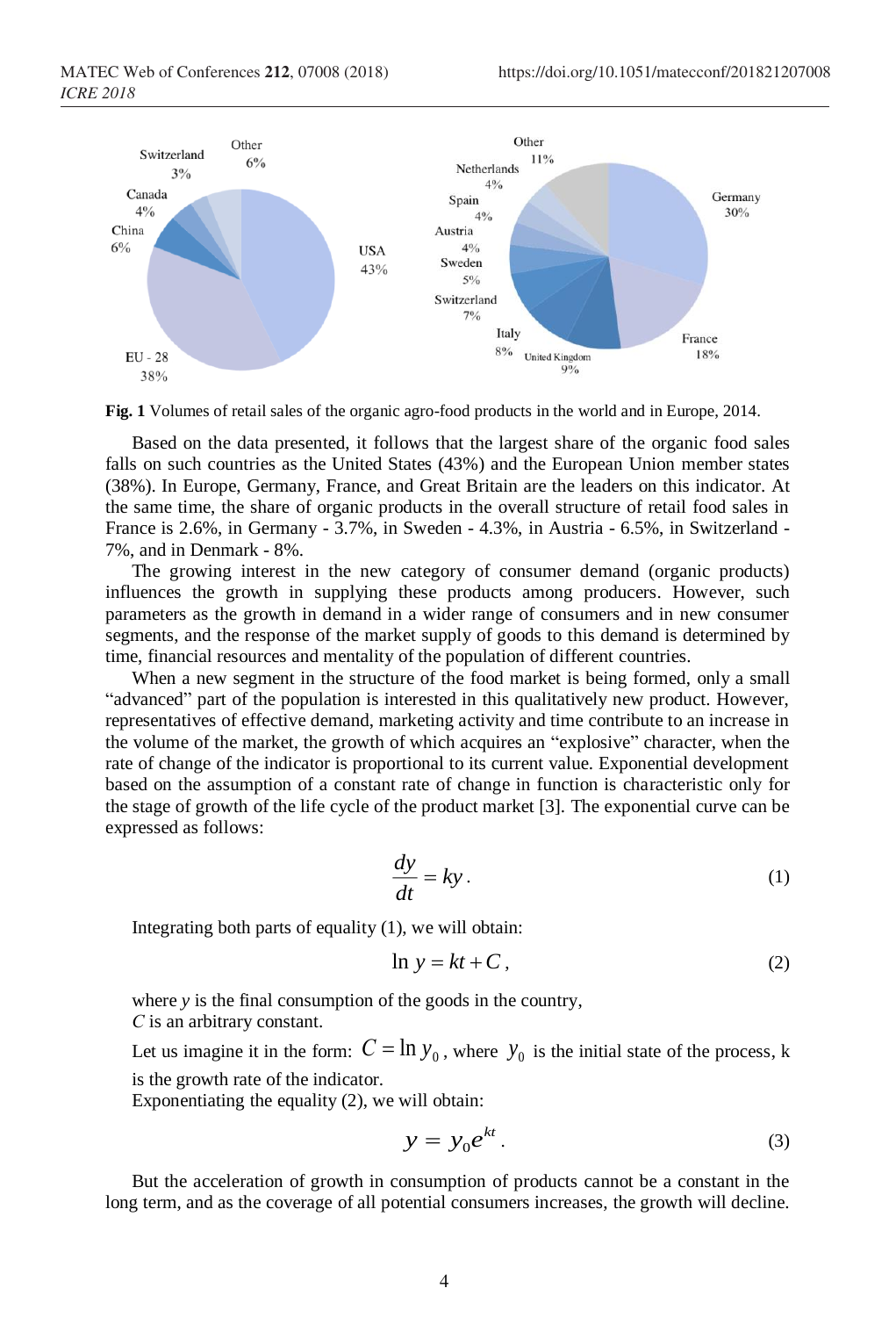It will stop when the number of active users approaches the total number of potential consumers, and the per capita consumption limit will be formed based on the achieved level of disposable per capita income. The differential equation of the process near the saturation level *L* takes the form:

$$
\frac{dy}{dt} = k(L - y) \,. \tag{4}
$$

Changing variables  $z = L - y$  we will have the equation:  $\frac{dx}{dt} = -kz$ . Thus *dt*  $\frac{dz}{z} = -kz$ . Thus  $z = z_0 e^{-kt}$ , then:

$$
L - y(t) = z_0 e^{-kt} \t . \t\t(5)
$$

Let us write the general equation for:  $\frac{dy}{dt}$ , the solution of w  $\frac{dy}{dx}$ , the solution of which for small values of *y* is

close to  $y = y_0 e^{kt}$ , and for large values (close to *L*) –  $L - y(t) = z_0 e^{-kt}$ :

$$
\frac{dy}{dt} = ky(L - y) \tag{6}
$$

The dependence of the form (6) is a logistic function:

$$
y = \frac{L}{1 + a \cdot e^{-kt}}.
$$
\n(7)

The logistic function (7) takes the form of an increasing exponent for small values of the variable *y* and "decays" for large values.

Quantitative assessment of the change in the growth rate of demand for organic food on the markets of the European countries is of great interest for this work. To do so, we will express the growth rate from (7) as:

$$
\frac{Y_t}{Y_{t-1}} = \frac{L - Y_t}{L - Y_{t-1}} e^{k(t_1 - t_2)}
$$
\n(8)

It can be seen from (8) that for initial values of *Yt*, which are far from the saturation limit *L*, the ratio in the right-hand side of the equation will be approximately equal to 1, then the rate of growth of the indicator will be described by exponential development with a parameter  $k$ .  $k$  .

In the case when *t* is introduced into the equations (7) to a high degree, the exponential growth rate will increase. At finite levels of the series *Yt*, close to *L*, the left side of the equation will be equal to 1. Then, the growth rate will be formed by the exponential decay of the difference with the parameter *k* :

$$
e^{-k(t_1 - t_2)} = \frac{L - Y_t}{L - Y_{t-1}}.
$$
\n(9)

As it was noted earlier, the income level of the population is one of the main factors determining the speed of development and the potential volume of the market of organic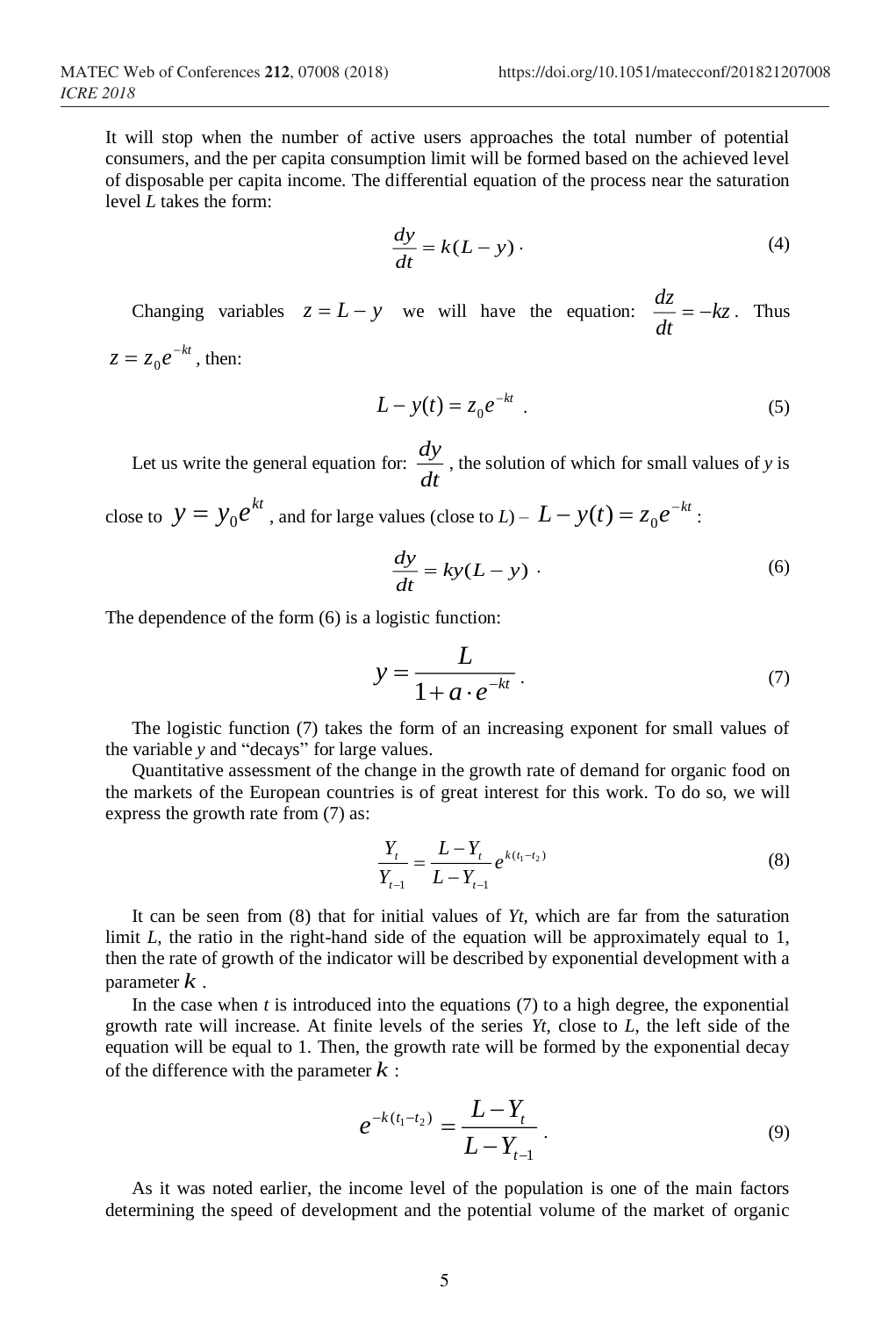food products. Average consumption of organic products in the world ranges from 2-3 euro / person (Russia, Latvia, Hungary, and China) to 160-221 euros / person (Denmark, Luxembourg, and Switzerland). According to the data of Fibl Institute, Switzerland, Denmark, Austria, Sweden, USA, Germany, and France are the countries with the largest expenditure on consumption of organic products.

In the framework of this study, the following regularity was established: with an increase in per capita income per 1%, per capita consumption of organic products throughout the year in the European countries increases by an average of 3.95% (Figure 2).

According to the Figure 2, the European countries, similar in their level of overall socioeconomic development, have a similar level of development of the organic food markets. Analyzing the income level of the population and a fairly stable social structure in Europe, it is possible to justify the potential capacity of organic food markets in the main European consumer countries of organic products.

Analyzing the statistical indicators of consumption of the organic food products per capita for the period from 1997 to 2015 in the European countries, we have simulated the life-cycle curves of these products.



**Fig. 2.** Dependence of consumption of organic products on the average per capita income in different countries.

Thus, in 2015, the highest level of consumption of organic food products per capita (*Y*) was reached in Switzerland, which amounted to 262 euros per year. Assuming that the limit of "saturation" is 300 euros, the following dependence was obtained:

$$
Y_{\text{Switzerland}} = \frac{300}{1 + 3,303 e^{-2,475 \cdot 10^{-5} \cdot \tau^4}}, R^2 = 88,8\%, F = 135,2, n = 19. \quad (10)
$$

The need to introduce in the equation the serial number of the year in the high fourth degree shows the "explosive" development of demand for the products in Switzerland at the time of formation of the analyzed market.

The next group of countries, similar in terms of socio-economic development, includes Austria, Germany and France. In Austria, from 2012 to 2015, the level of consumption remains at the level of 126 euros per capita, which allows us to admit the demand saturation limit of 130 euros. Then the estimated logistic curve of the final per capita demand for organic products in Austria will take the form:

$$
Y_{\text{Austria}} = \frac{130}{1 + 2,069 \,\mathrm{e}^{-0.014 \cdot t^2}}, R^2 = 93,2\%, F = 192,14, n = 16. \tag{11}
$$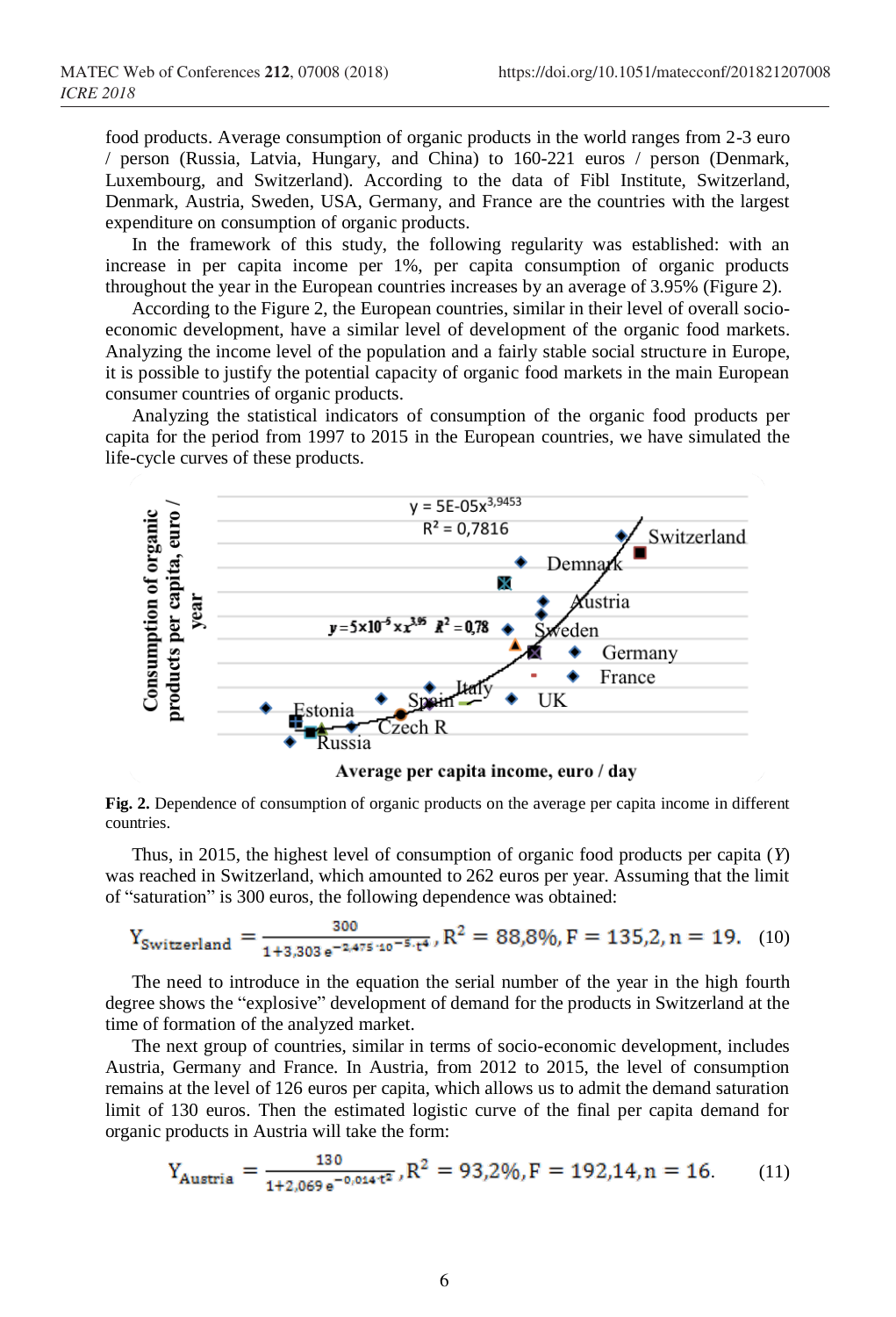Despite the fact that the level of per capita consumption of organic products in Germany is lower than in Austria (106 euros against 126), the active process of increasing the final demand of the population for organic products is still ongoing. The logistic curve of the ultimate per capita demand for organic products in Germany looks like that:

$$
Y_{\text{Germany}} = 130e^{-1.691e^{-0.006t^2}}, R^2 = 98.1\%, F = 741, n = 16. \quad (12)
$$

In France, the process of forming the market for organic products is slowing down, and the level of the reached per capita consumption of this product is lower than in the analyzed countries. Thus, the trend of the formation of per capita demand for organic products in this country was modeled in the following curve:

$$
Y_{\text{France}} = 100e^{1.703e^{-1.822 \cdot 10^{-5} \cdot t^4}} R^2 = 92\%, F = 197.5, n = 19. \quad (13)
$$

Given the almost identical living conditions of the population in Denmark and Sweden, in these countries the limits of saturation of the per capita demand for these products were adopted equal to the amount of consumption in Denmark - 200 euros. The obtained logistic curves of the per capita consumption of the "organics" have the form:

$$
Y_{\text{Denmark}} = \frac{200}{1 + 1,897 e^{-2,779 \cdot 10^{-5} t^4}}, R^2 = 85,4\%, F = 87,5, n = 17, \quad (14)
$$

$$
Y_{\text{Sweden}} = \frac{200}{1 + 3,491e^{-0,023 \cdot t^2}}, R^2 = 92,5\%, F = 109,8, n = 11.
$$
\n(15)

The next group of countries to be analyzed includes Italy, Spain and the United Kingdom. In 2015, the level of the per capita consumption of organic products in Italy was 38 euros and in Spain - 32 euros. In Spain, the growth in demand for organic products took a more "explosive" character than in Italy, which is expressed in a high degree of the ordinal number of the year in the equation of the curve:

$$
Y_{\text{Italy}} = \frac{45}{1 + 1.571 \,\mathrm{e}^{-0.006 \,\mathrm{t}^2}} \,, R^2 = 74.3\%, F = 49.2, n = 19,\tag{16}
$$

$$
Y_{\text{Spin}} = \frac{40}{1+3,704e^{-1,878 \cdot 10^{-5} \cdot \tau^4}}, R^2 = 80,5\%, F = 37,3, n = 11. \tag{17}
$$

Demand for the organic food products among the population of Great Britain is increasing. However, in the considered time period of this indicator, three stages can be traced: 1) a growth before the financial crisis of 2007; 2) a four-year reduction in the per capita consumption; 3) from 2011 to 2015, a further increase in consumption. According to the analytical data of Fibl and IFOAM, in 2017, after the prolonged stagnation, a small growth of this market was registered [2].

In modeling of the time series trends, the nature of which was affected by general structural changes, it is possible to use Damodar Gujarati statistical testing method, in which linear regression equation with dummy variables has the following form:

$$
y = a + b \cdot z_t + c \cdot t + d \cdot (z_t \cdot t) + \varepsilon_t \tag{18}
$$

where *y* is the dependent variable;

*t* is the serial number of the year;

a, b, c, d are estimated regression parameters;

 $\mathcal{E}_t$  is a regression error;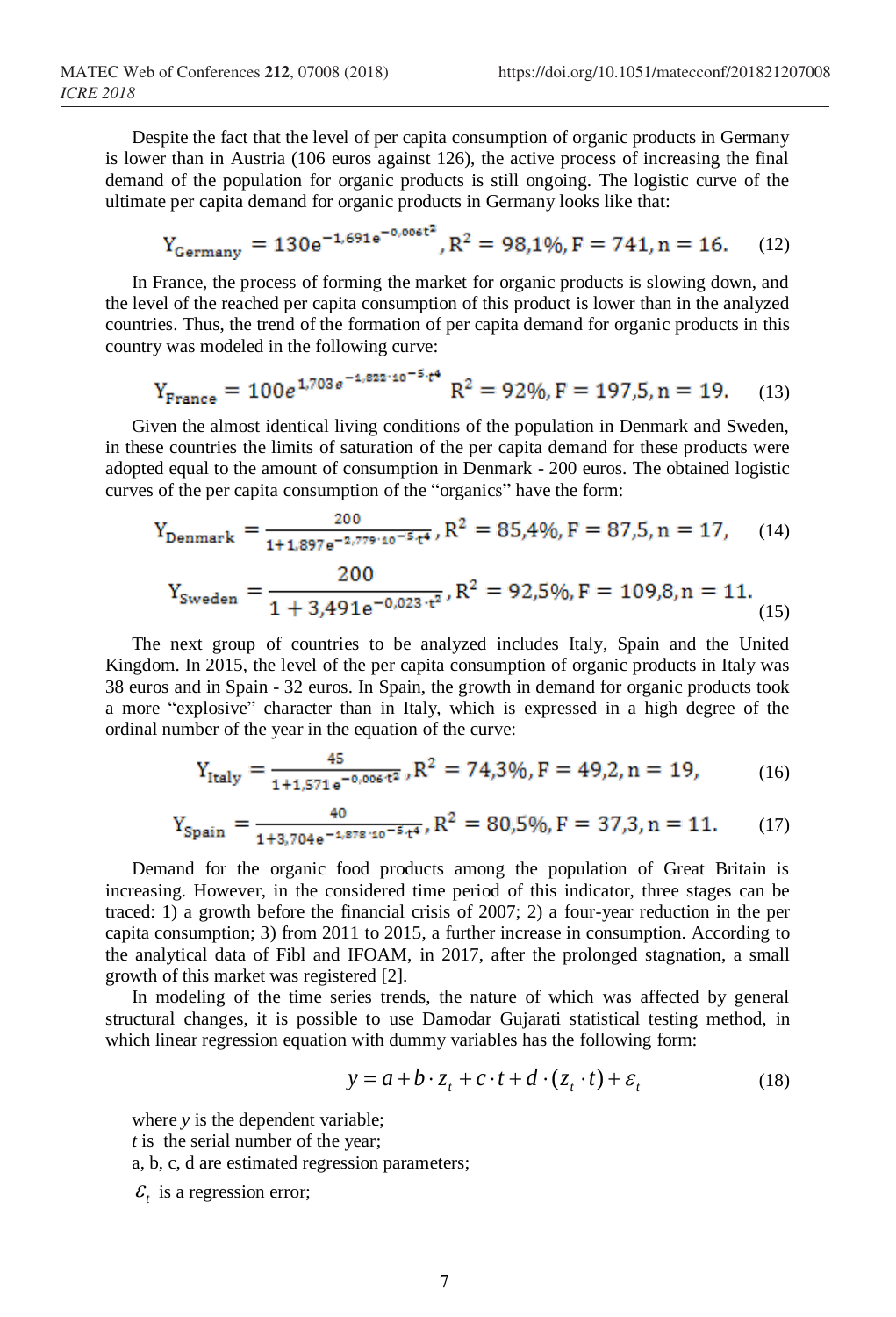$z_t$  is a dummy variable that is equal to zero if  $t > t^*$ , and is equal to 1, if  $t < t^*$ ;  $t^*$  is the moment of time, accompanied by significant changes in environmental factors.

The equation that explains the per capita demand for organic products in the UK is:

$$
Y_{\text{Britain}} = 11,88 + 0,29t^2 + 45,7z_1 - 45,01z_2 - 0,43z_1t^2 + 0,21z_2t^2,
$$
  

$$
R^2 = 95,3\%, F = 52,5, n = 19,
$$
 (19)

where  $t = 1, 2, ..., 19$  - the serial number of the year from 1997 to 2015;

 $\mathbb{Z}_1$  is a dummy variable, the value of which is zero for the period 1997-2007, and 1 - for subsequent years.

 $z_2$  is a dummy variable that takes values equal to zero for 1997-2011, and 1 for the subsequent years.

So, for the first period we get the following equation:

$$
y = 11,88 + 0,29t^2
$$
 (20)

The equation that characterizes the dynamics of per capita demand for organic products in the UK from 1998 to 2011 is as follows:

$$
Y_{\text{Britain}} = (11,88 + 45,7) + (0,29 - 0,43)t^2
$$
  
W = 5758 - 0,14t<sup>2</sup> (21)

$$
Y_{\text{Britain}} = 57,58 - 0,14t^2 \tag{21}
$$

During the last four years of the analyzed period, the growth rate of the per capita consumption of this product was 7% per year:

$$
Y_{\text{British}} = 12.57 + 0.07t^2 \tag{22}
$$



**Fig. 3.** Functions of the growth rates of demand for organic products per capita in the European countries.

The change in the growth rate of per capita consumption of organic food products in the European countries *Yt / Yt-1* in the analyzed period, estimated according to (8) and based on the received logistic curves, is shown on the Figure 3.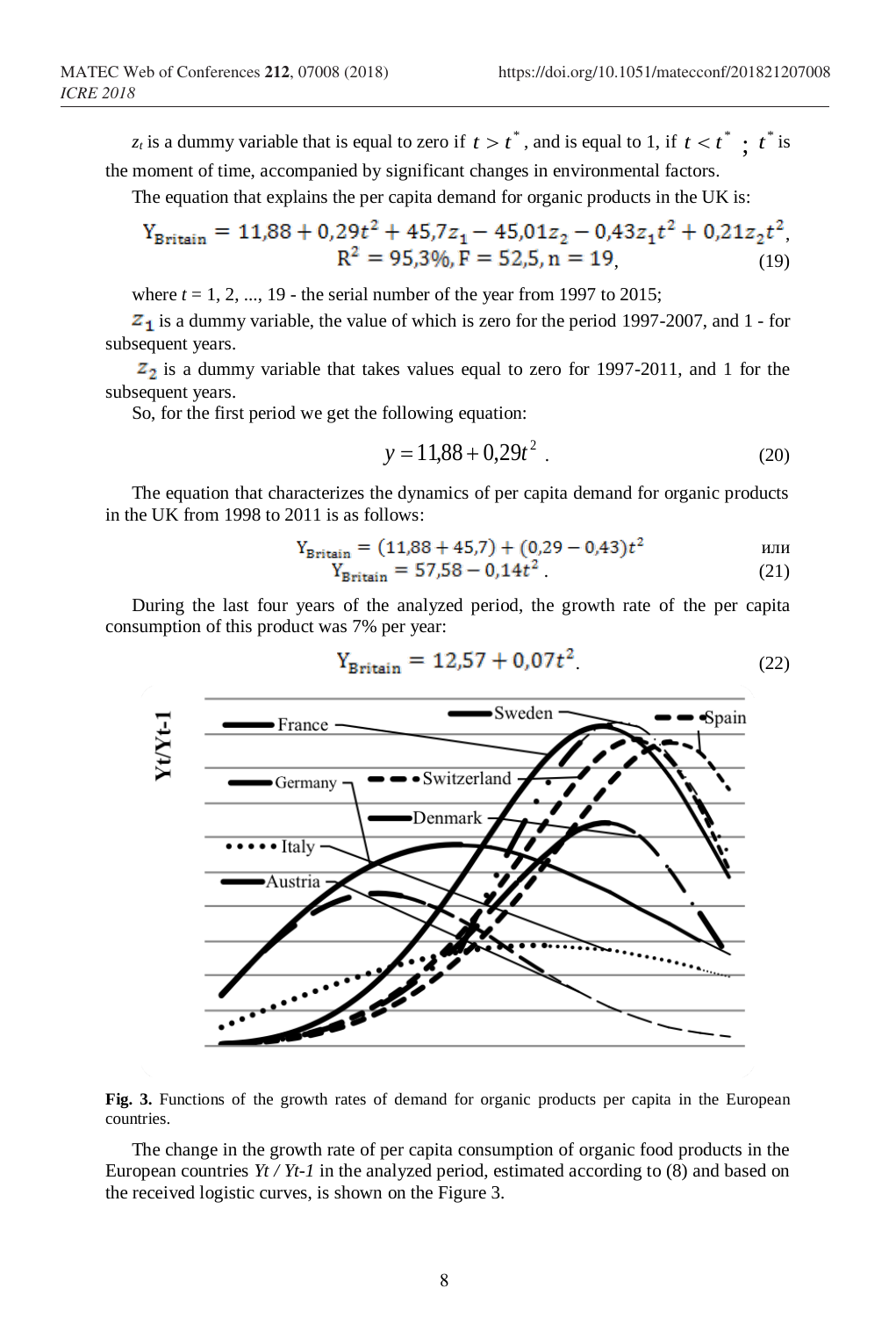Let us conventionally assume that the period, at which the growth of per capita consumption increases exponentially, will be a period of the "explosive" growth in per capita demand for the organic food products. The period, in which the growth rate of the indicator is reduced relative to the period of the "explosive" growth, will be the period of slowing growth in demand. The period, in which the growth rate is less than 4%, will mean the saturation of demand.

#### **4 Discussion**

In Switzerland, per capita demand for organic products increased at an "explosive" rate until 2008. Since 2009, the growth rate has been decreasing, and in 2015 the growth rate was 10%. Based on the data obtained, it can be concluded that the growth of the organic food market can be provided by lower prices, additional marketing activities or an increase in the population of the country, the pace of which is not high. In addition, the stagnation of demand will encourage producers to search for new resource-saving technologies and, possibly, the emergence of new products on this market (for example, products of new varieties or species, processed products, etc.).

Among the countries analyzed, Austria has the most "mature" demand for organic food. Until 2003, the "explosive" demand for organic food was observed, and since 2009 - the saturation of the market happened. Similarly, the potential capacity of the Danish market has been exhausted. In Sweden, the growth of demand was not so dynamic; therefore, the phase of its saturation has not yet come.

In Germany, throughout the analyzed period, one can observe a slowing growth in per capita demand, which was about 6% in recent years. The average growth rate of per capita demand in France from 2006 to 2011 reached 15%, but now the rate is decreasing, aiming for saturation.

Similar to Germany, the dependence of demand for organic food is observed in Italy, where since 2009 has been a slow decline in the demand growth rates. In Spain, for this period, there is an end of the "explosive" growth with a gradual decline.

With the exception of Great Britain, in all analyzed European countries there is an exhaustion of potential demand for the organic food products. However, it does not exclude the possibility of further growth.

### **5 Conclusion**

In foreign countries, the effective functioning and dynamic development of the organic food markets largely depends on the elaboration and development of institutional and legal factors. The demand is determined by the general state of the market (the volume of the assortment, the availability of diversified sales channels and the regulation), the level of economic development of the country, the existing culture of nutrition, and the technological development of organic production, which all together affect the quality of products and the customers' loyalty. At the same time, not the least role is played by the social orientation of the state policy of the European countries (the orientation towards raising the level and quality of life of the population), the activities of public organizations, the popularization of ideas for a healthy lifestyle, and the attention to the environmental problems.

Nevertheless, the growing economic and political instability in the European countries (migration problems, the exit of the UK from the EU, the referendum in Catalonia, etc.) contribute to the instability of exchange rates, the overall decline in the growth of consumer markets, including the organic food markets. Together, these trends contribute to the